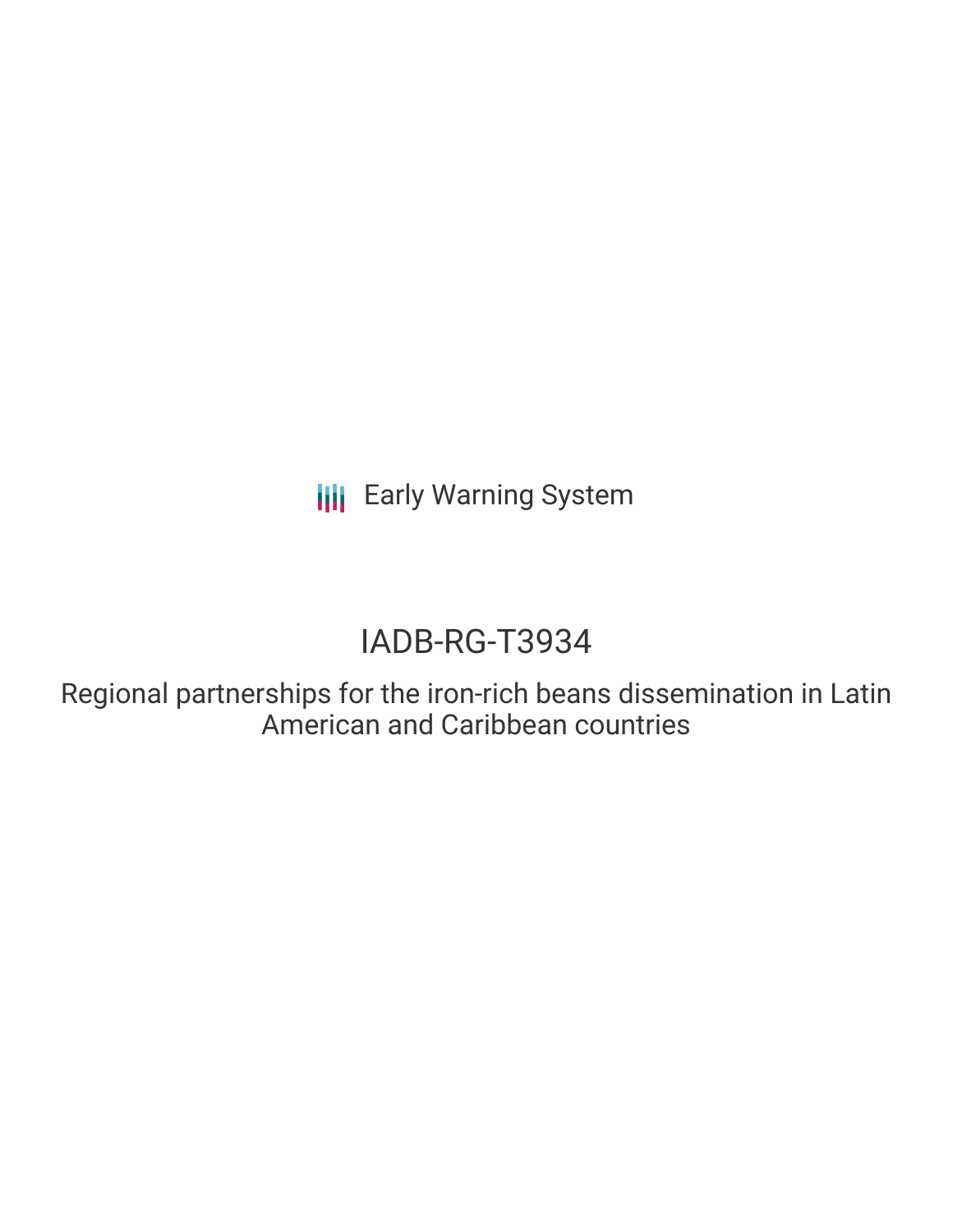

# Early Warning System Regional partnerships for the iron-rich beans dissemination in Latin American and Caribbean countries.

#### **Quick Facts**

| <b>Countries</b>               | Belize, Colombia, Costa Rica, Dominica, Dominican Republic, Guatemala, Honduras, Panama |
|--------------------------------|-----------------------------------------------------------------------------------------|
| <b>Financial Institutions</b>  | Inter-American Development Bank (IADB)                                                  |
| <b>Status</b>                  | Approved                                                                                |
| <b>Bank Risk Rating</b>        | C                                                                                       |
| <b>Borrower</b>                | Regional                                                                                |
| <b>Sectors</b>                 | Agriculture and Forestry, Law and Government, Technical Cooperation                     |
| Investment Type(s)             | <b>Advisory Services, Grant</b>                                                         |
| <b>Investment Amount (USD)</b> | $$0.22$ million                                                                         |
| <b>Project Cost (USD)</b>      | $$0.54$ million                                                                         |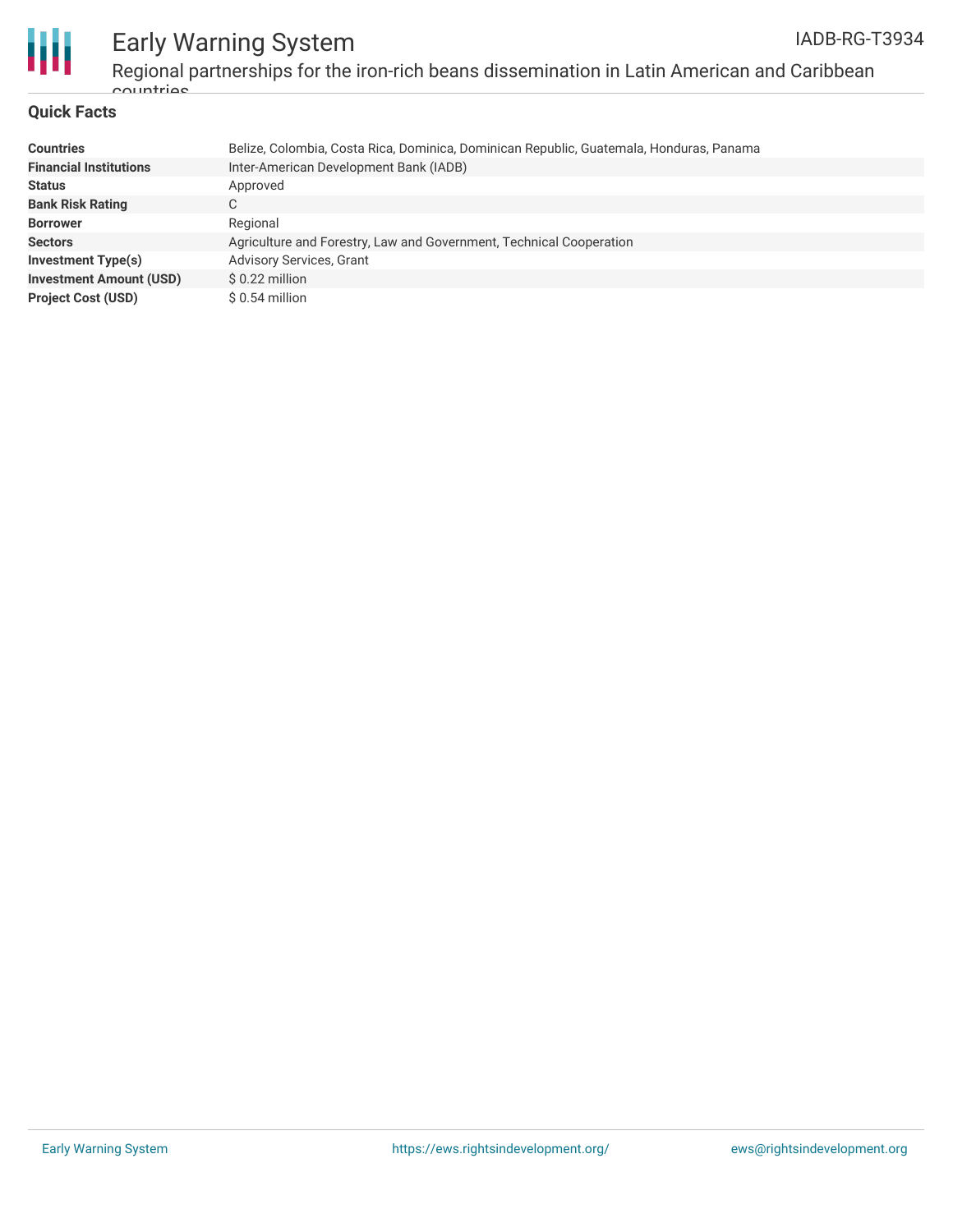

## **Project Description**

To increment the dissemination of iron-rich bean varieties in Central America, the Dominican Republic, and Colombia, strengthening its value chain and higher nutritional-content foods consumption.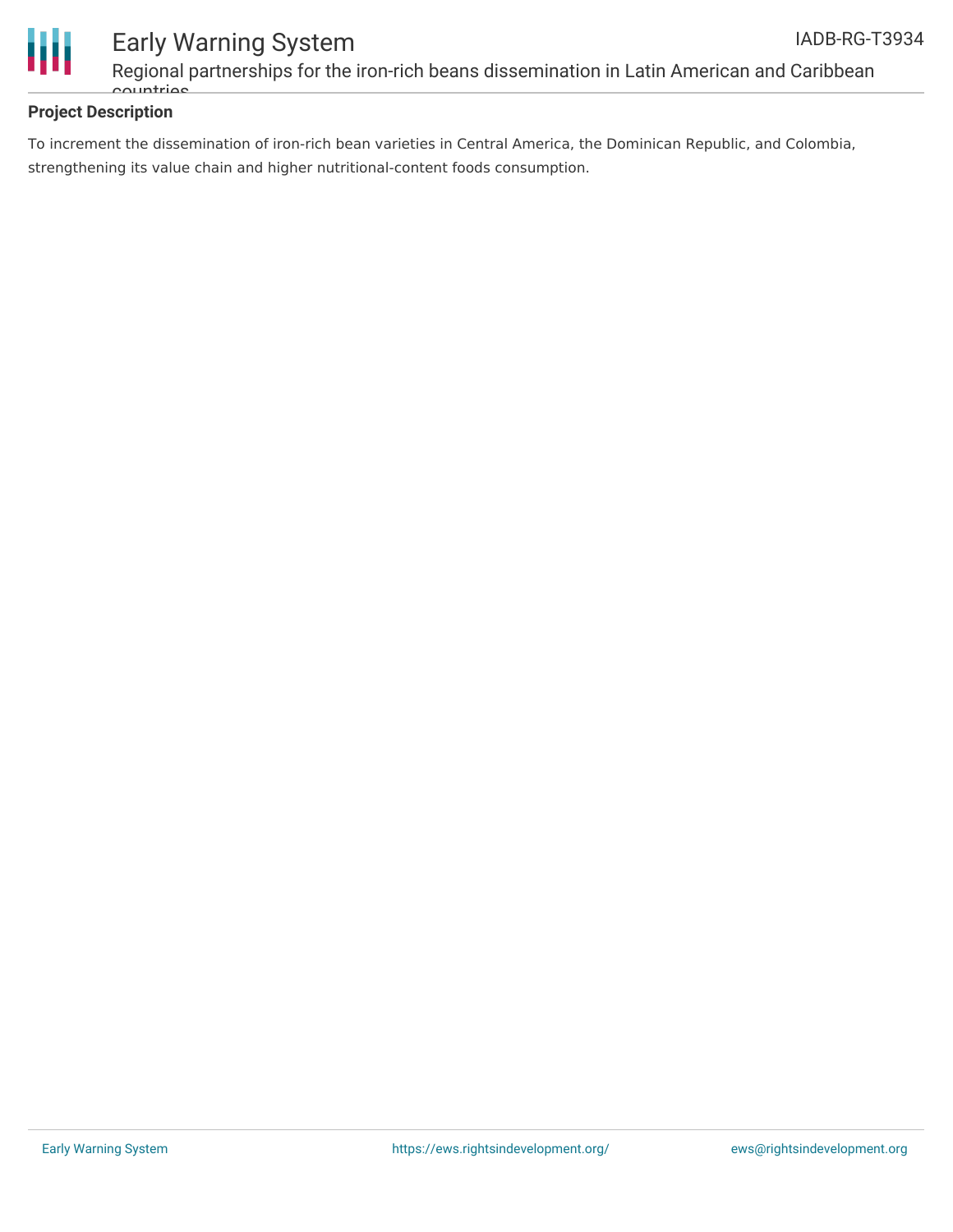

## **Investment Description**

countries<sup>.</sup>

• Inter-American Development Bank (IADB)

The countries' counterpart amount to USD 329,500.